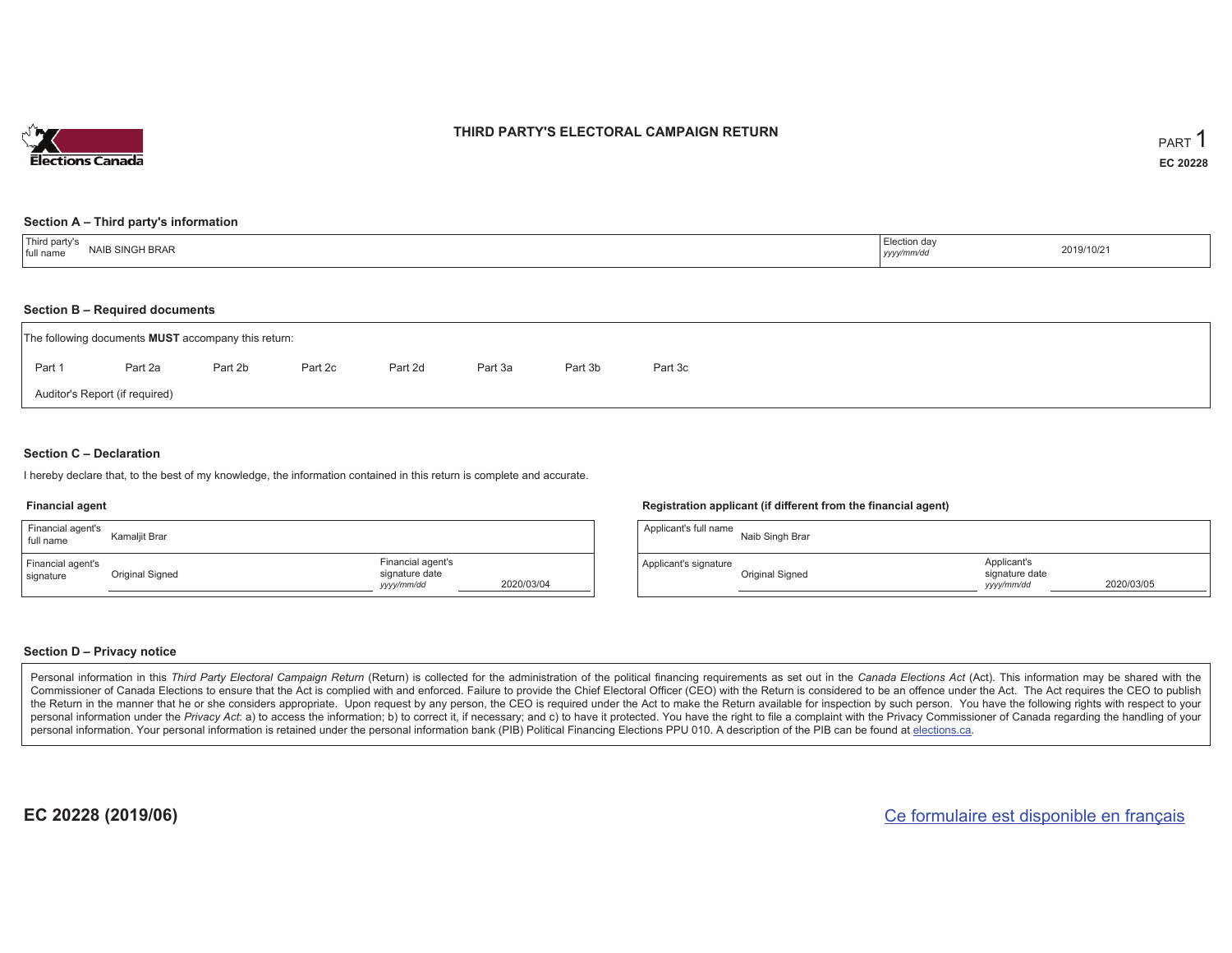

## **THIRD PARTY'S ELECTORAL CAMPAIGN RETURN HIRD PARTY'S ELECTORAL CAMPAIGN RETURN<br>Statement of monetary contributions received PART 2a**

**EC 20228**

| No.            | Full name       | <b>Street</b><br>no. | <b>Street</b> | Apt. | City      | Prov./<br>Terr. | Postal<br>code | Date<br>received<br>yyyy/mm/dd                                                      | Individual | Business /<br>Commercial<br>organization | Government | <b>Trade union</b> | Corporation<br>without share<br>capital | Unincorporated<br>organization or<br>association |
|----------------|-----------------|----------------------|---------------|------|-----------|-----------------|----------------|-------------------------------------------------------------------------------------|------------|------------------------------------------|------------|--------------------|-----------------------------------------|--------------------------------------------------|
|                |                 |                      |               |      |           |                 |                |                                                                                     | \$         | $\mathsf{s}$                             | \$         | \$                 | \$                                      | \$                                               |
| $\overline{1}$ | Naib Singh Brar |                      |               |      | Vancouver | BC              | V5X3H3         | 2019/10/18                                                                          | 4,124.40   |                                          |            |                    |                                         |                                                  |
|                |                 |                      |               |      |           |                 |                |                                                                                     |            |                                          |            |                    |                                         |                                                  |
|                |                 |                      |               |      |           |                 |                |                                                                                     |            |                                          |            |                    |                                         |                                                  |
|                |                 |                      |               |      |           |                 |                |                                                                                     |            |                                          |            |                    |                                         |                                                  |
|                |                 |                      |               |      |           |                 |                |                                                                                     |            |                                          |            |                    |                                         |                                                  |
|                |                 |                      |               |      |           |                 |                |                                                                                     |            |                                          |            |                    |                                         |                                                  |
|                |                 |                      |               |      |           |                 |                |                                                                                     |            |                                          |            |                    |                                         |                                                  |
|                |                 |                      |               |      |           |                 |                |                                                                                     |            |                                          |            |                    |                                         |                                                  |
|                |                 |                      |               |      |           |                 |                |                                                                                     |            |                                          |            |                    |                                         |                                                  |
|                |                 |                      |               |      |           |                 |                |                                                                                     |            |                                          |            |                    |                                         |                                                  |
|                |                 |                      |               |      |           |                 |                |                                                                                     |            |                                          |            |                    |                                         |                                                  |
|                |                 |                      |               |      |           |                 |                |                                                                                     |            |                                          |            |                    |                                         |                                                  |
|                |                 |                      |               |      |           |                 |                |                                                                                     |            |                                          |            |                    |                                         |                                                  |
|                |                 |                      |               |      |           |                 |                |                                                                                     |            |                                          |            |                    |                                         |                                                  |
|                |                 |                      |               |      |           |                 |                | Totals carried forward from previous page \$                                        | 0.00       |                                          |            |                    |                                         |                                                  |
|                |                 |                      |               |      |           |                 |                | Total amount of monetary contributions by contributors who gave over \$200 (A)      | 4,124.40   |                                          |            |                    |                                         |                                                  |
|                |                 |                      |               |      |           |                 |                | Number of contributors who gave over \$200                                          |            |                                          |            |                    |                                         |                                                  |
|                |                 |                      |               |      |           |                 |                | Total amount of monetary contributions by contributors who gave \$200 or less $(B)$ |            |                                          |            |                    |                                         |                                                  |
|                |                 |                      |               |      |           |                 |                | Number of contributors who gave \$200 or less                                       |            |                                          |            |                    |                                         |                                                  |
|                |                 |                      |               |      |           |                 |                | Total amount of all monetary contributions (A+B)                                    | 4,124.40   |                                          |            |                    |                                         |                                                  |
|                |                 |                      |               |      |           |                 |                | Number of contributors who gave monetary contributions                              | 4,124      |                                          |            |                    |                                         |                                                  |
|                |                 |                      |               |      |           |                 |                |                                                                                     |            |                                          |            |                    |                                         |                                                  |

|  | <sup>I</sup> Third<br>  party | <b>LAU</b><br><b>NAIL</b> .<br>SINGH BRAK | aav<br>yyyy/mm/dd | 19/10/2 | Page |  | ັ |  |
|--|-------------------------------|-------------------------------------------|-------------------|---------|------|--|---|--|
|--|-------------------------------|-------------------------------------------|-------------------|---------|------|--|---|--|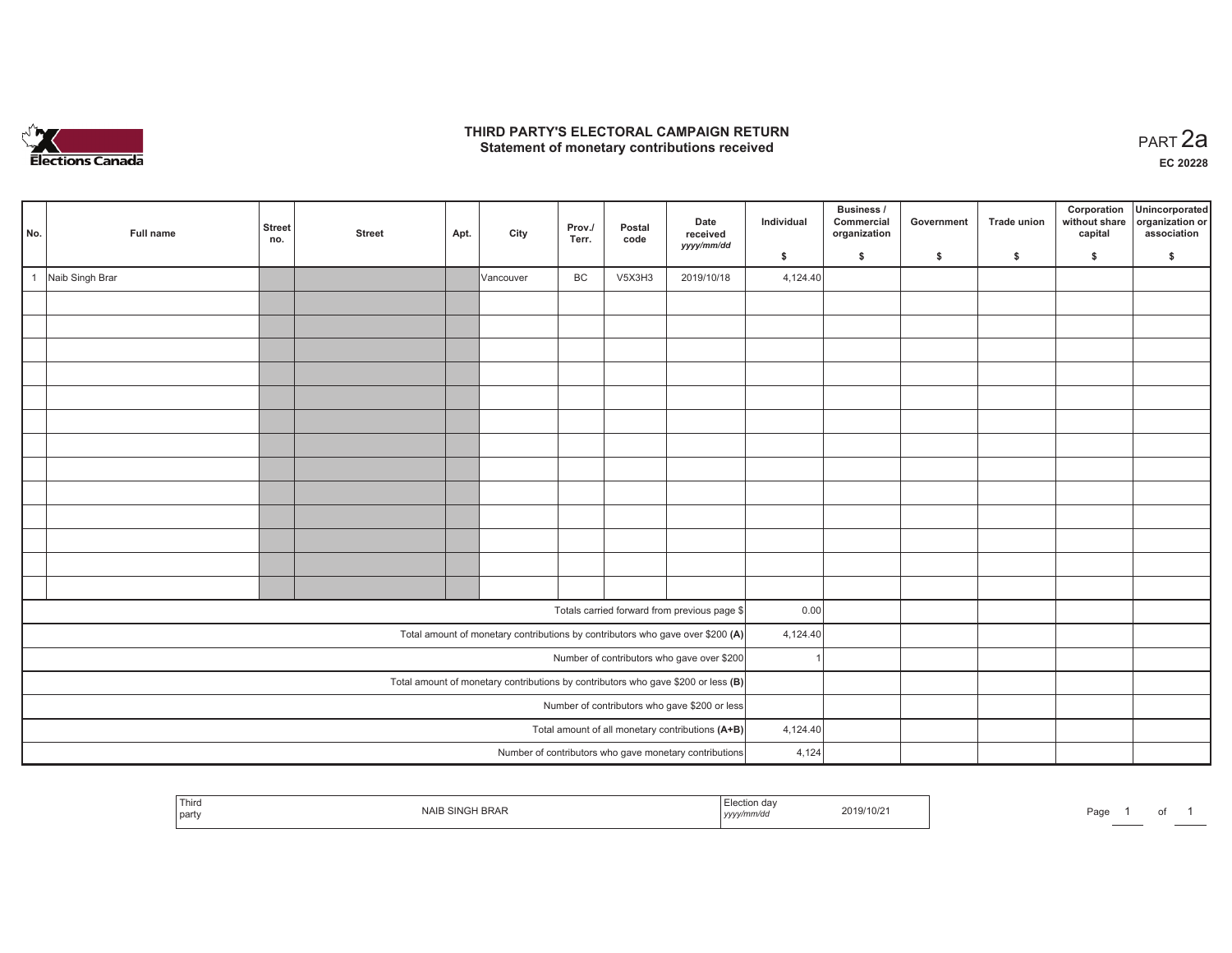

## **THIRD PARTY'S ELECTORAL CAMPAIGN RETURN**  THIRD PARTY'S ELECTORAL CAMPAIGN RETURN<br>Statement of non-monetary contributions received<br> **PART 2b**

| No. | Full name | <b>Street</b><br>no. | <b>Street</b> | Apt. | City | Prov./<br>Terr. | Postal<br>code | Date<br>received                                                                        | Individual   | <b>Business /</b><br>Commercial<br>organization | Government | Trade union | Corporation<br>capital | Unincorporated<br>without share organization or<br>association |
|-----|-----------|----------------------|---------------|------|------|-----------------|----------------|-----------------------------------------------------------------------------------------|--------------|-------------------------------------------------|------------|-------------|------------------------|----------------------------------------------------------------|
|     |           |                      |               |      |      |                 |                | yyyy/mm/dd                                                                              | \$           | \$                                              | \$         | \$          | \$                     | \$                                                             |
|     |           |                      |               |      |      |                 |                |                                                                                         |              |                                                 |            |             |                        |                                                                |
|     |           |                      |               |      |      |                 |                |                                                                                         |              |                                                 |            |             |                        |                                                                |
|     |           |                      |               |      |      |                 |                |                                                                                         |              |                                                 |            |             |                        |                                                                |
|     |           |                      |               |      |      |                 |                |                                                                                         |              |                                                 |            |             |                        |                                                                |
|     |           |                      |               |      |      |                 |                |                                                                                         |              |                                                 |            |             |                        |                                                                |
|     |           |                      |               |      |      |                 |                |                                                                                         |              |                                                 |            |             |                        |                                                                |
|     |           |                      |               |      |      |                 |                |                                                                                         |              |                                                 |            |             |                        |                                                                |
|     |           |                      |               |      |      |                 |                |                                                                                         |              |                                                 |            |             |                        |                                                                |
|     |           |                      |               |      |      |                 |                |                                                                                         |              |                                                 |            |             |                        |                                                                |
|     |           |                      |               |      |      |                 |                |                                                                                         |              |                                                 |            |             |                        |                                                                |
|     |           |                      |               |      |      |                 |                |                                                                                         |              |                                                 |            |             |                        |                                                                |
|     |           |                      |               |      |      |                 |                |                                                                                         |              |                                                 |            |             |                        |                                                                |
|     |           |                      |               |      |      |                 |                |                                                                                         |              |                                                 |            |             |                        |                                                                |
|     |           |                      |               |      |      |                 |                |                                                                                         |              |                                                 |            |             |                        |                                                                |
|     |           |                      |               |      |      |                 |                |                                                                                         |              |                                                 |            |             |                        |                                                                |
|     |           |                      |               |      |      |                 |                | Totals carried forward from previous page \$                                            |              |                                                 |            |             |                        |                                                                |
|     |           |                      |               |      |      |                 |                | Total amount of non-monetary contributions by contributors who gave over \$200 (A)      |              |                                                 |            |             |                        |                                                                |
|     |           |                      |               |      |      |                 |                | Number of contributors who gave over \$200                                              |              |                                                 |            |             |                        |                                                                |
|     |           |                      |               |      |      |                 |                | Total amount of non-monetary contributions by contributors who gave \$200 or less $(B)$ |              |                                                 |            |             |                        |                                                                |
|     |           |                      |               |      |      |                 |                | Number of contributors who gave \$200 or less                                           |              |                                                 |            |             |                        |                                                                |
|     |           |                      |               |      |      |                 |                | Total amount of all non-monetary contributions (A+B)                                    |              |                                                 |            |             |                        |                                                                |
|     |           |                      |               |      |      |                 |                | Number of contributors who gave non-monetary contributions                              | $\mathsf{O}$ | $\mathbf 0$                                     | $\Omega$   | $\Omega$    | $\Omega$               | $\overline{0}$                                                 |

|  | ' Third<br>party | <b>BRAF</b> | ,,,,, | 19/10/2 | Page |  | ັ |  |
|--|------------------|-------------|-------|---------|------|--|---|--|
|--|------------------|-------------|-------|---------|------|--|---|--|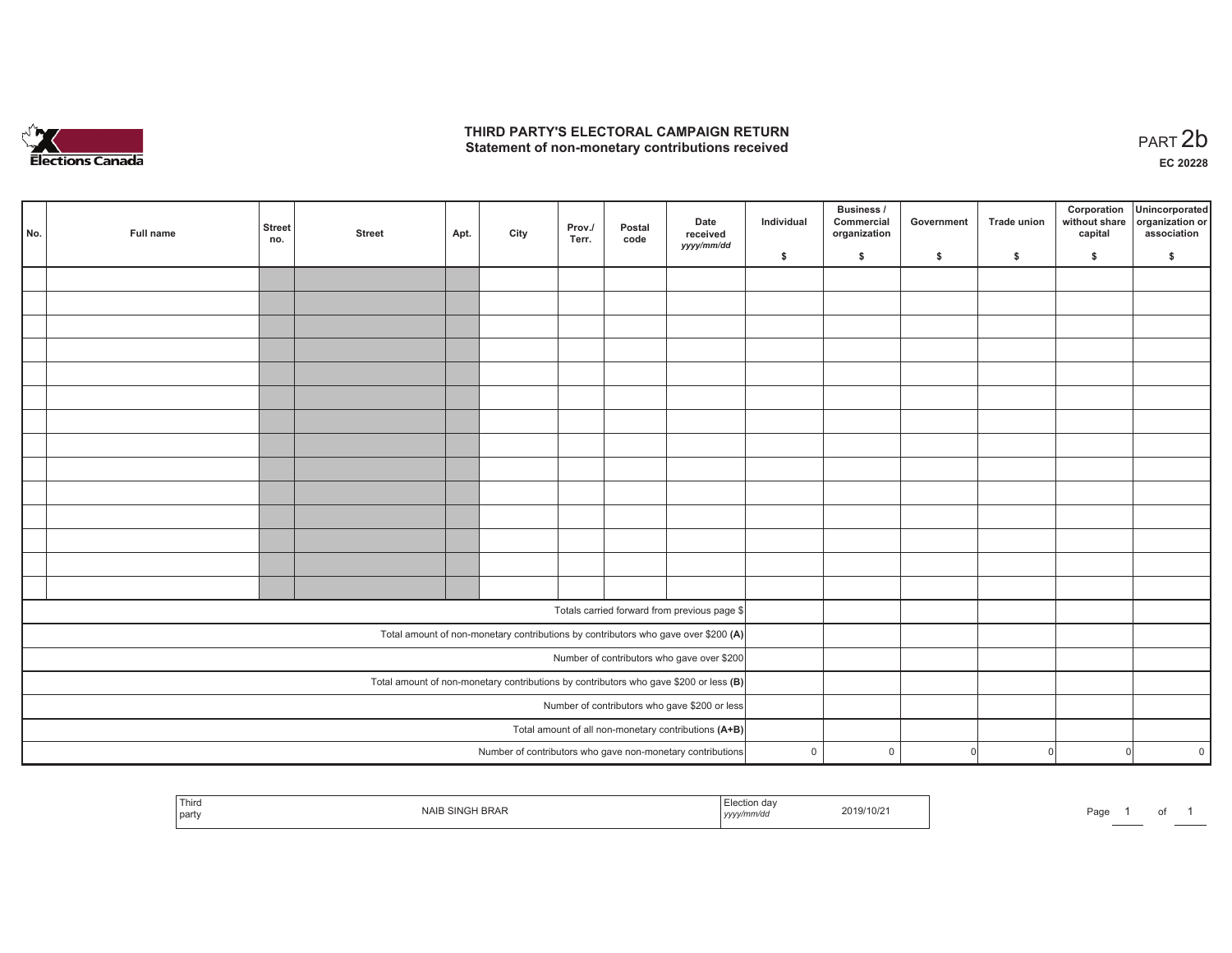

# **THIRD PARTY'S ELECTORAL CAMPAIGN RETURN STATE:** PERSON SELECTORAL CAMPAIGN RETURN<br>
Statement of operating loans received

**EC 20228**

of 1

| No. | Full name | <b>Street</b><br>no. | <b>Street</b> | Apt. | City | Prov./<br>Terr. | Postal<br>code | Date<br>received                                                  | Individual | <b>Business /</b><br>Commercial<br>organization | Government | <b>Trade union</b> | Corporation<br>capital | Unincorporated<br>without share organization or<br>association |
|-----|-----------|----------------------|---------------|------|------|-----------------|----------------|-------------------------------------------------------------------|------------|-------------------------------------------------|------------|--------------------|------------------------|----------------------------------------------------------------|
|     |           |                      |               |      |      |                 |                | yyyy/mm/dd                                                        | \$         | \$                                              | \$         | $\mathsf{s}$       | \$                     | \$                                                             |
|     |           |                      |               |      |      |                 |                |                                                                   |            |                                                 |            |                    |                        |                                                                |
|     |           |                      |               |      |      |                 |                |                                                                   |            |                                                 |            |                    |                        |                                                                |
|     |           |                      |               |      |      |                 |                |                                                                   |            |                                                 |            |                    |                        |                                                                |
|     |           |                      |               |      |      |                 |                |                                                                   |            |                                                 |            |                    |                        |                                                                |
|     |           |                      |               |      |      |                 |                |                                                                   |            |                                                 |            |                    |                        |                                                                |
|     |           |                      |               |      |      |                 |                |                                                                   |            |                                                 |            |                    |                        |                                                                |
|     |           |                      |               |      |      |                 |                |                                                                   |            |                                                 |            |                    |                        |                                                                |
|     |           |                      |               |      |      |                 |                |                                                                   |            |                                                 |            |                    |                        |                                                                |
|     |           |                      |               |      |      |                 |                |                                                                   |            |                                                 |            |                    |                        |                                                                |
|     |           |                      |               |      |      |                 |                |                                                                   |            |                                                 |            |                    |                        |                                                                |
|     |           |                      |               |      |      |                 |                |                                                                   |            |                                                 |            |                    |                        |                                                                |
|     |           |                      |               |      |      |                 |                |                                                                   |            |                                                 |            |                    |                        |                                                                |
|     |           |                      |               |      |      |                 |                |                                                                   |            |                                                 |            |                    |                        |                                                                |
|     |           |                      |               |      |      |                 |                |                                                                   |            |                                                 |            |                    |                        |                                                                |
|     |           |                      |               |      |      |                 |                | Totals carried forward from previous page \$                      |            |                                                 |            |                    |                        |                                                                |
|     |           |                      |               |      |      |                 |                | Total amount of loans by lenders who provided over \$200 (A)      |            |                                                 |            |                    |                        |                                                                |
|     |           |                      |               |      |      |                 |                | Number of lenders who provided over \$200                         |            |                                                 |            |                    |                        |                                                                |
|     |           |                      |               |      |      |                 |                | Total amount of loans by lenders who provided \$200 or less $(B)$ |            |                                                 |            |                    |                        |                                                                |
|     |           |                      |               |      |      |                 |                | Number of lenders who provided \$200 or less                      |            |                                                 |            |                    |                        |                                                                |
|     |           |                      |               |      |      |                 |                | Total amount of all loans (A+B)                                   |            |                                                 |            |                    |                        |                                                                |
|     |           |                      |               |      |      |                 |                | Number of all lenders who provided loans                          | $\Omega$   | $\overline{0}$                                  | $\Omega$   | $\Omega$           | $\mathbf{0}$           | $\sqrt{2}$                                                     |

| Third<br>part | <b>BRAR</b><br>$\sim$ | -laction day<br>uccuon ua<br>mm/au<br>үүүүлтт<br>,,,, | 2019/10/2 | Page |  |
|---------------|-----------------------|-------------------------------------------------------|-----------|------|--|
|---------------|-----------------------|-------------------------------------------------------|-----------|------|--|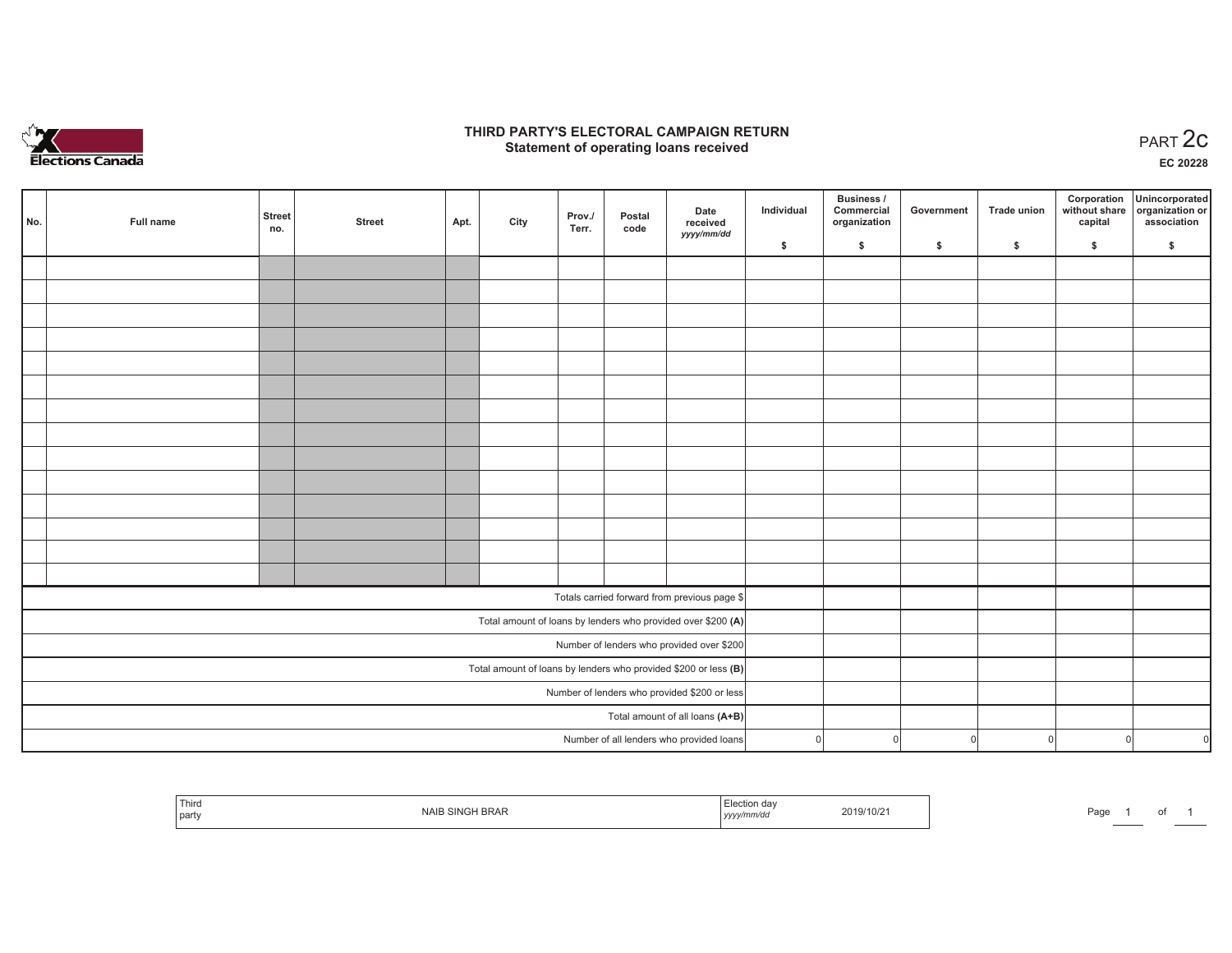

# **THIRD PARTY'S ELECTORAL CAMPAIGN RETURN S** ELECTORAL CAMPAIGN RETURN<br>Summary of inflows PART 2d

| No.   | Type of contributor / lender                    | <b>Monetary</b><br>contributions<br>(Part 2a) | Non-monetary<br>contributions<br>(Part 2b) | Loans<br>(Part 2c) | <b>Total</b> | Number of<br>contributors and<br>lenders |
|-------|-------------------------------------------------|-----------------------------------------------|--------------------------------------------|--------------------|--------------|------------------------------------------|
|       |                                                 | \$                                            | \$                                         | \$                 | \$           |                                          |
| 1.    | Individuals                                     |                                               |                                            |                    |              |                                          |
|       | 2. Businesses / Commercial organizations        |                                               |                                            |                    |              |                                          |
| 3.    | Governments                                     |                                               |                                            |                    |              |                                          |
| 4.    | Trade unions                                    |                                               |                                            |                    |              |                                          |
| 5.    | Corporations without share capital              |                                               |                                            |                    |              |                                          |
|       | 6. Unincorporated organizations or associations |                                               |                                            |                    |              |                                          |
| 7.    | Total (items 1 to 6)                            |                                               |                                            |                    |              |                                          |
| Total |                                                 |                                               |                                            |                    |              |                                          |
|       | 8. Amount of third party's resources used       |                                               |                                            |                    |              |                                          |
|       | 9. Grand total (items $7$ and $8$ )             |                                               |                                            |                    |              |                                          |

| Third<br>l partv | SING<br><b>NAIL</b><br>i BRAF | ⊟lection<br>dav<br>' vyyy/mm/da<br>yyyy | ?019/10/2 |
|------------------|-------------------------------|-----------------------------------------|-----------|
|------------------|-------------------------------|-----------------------------------------|-----------|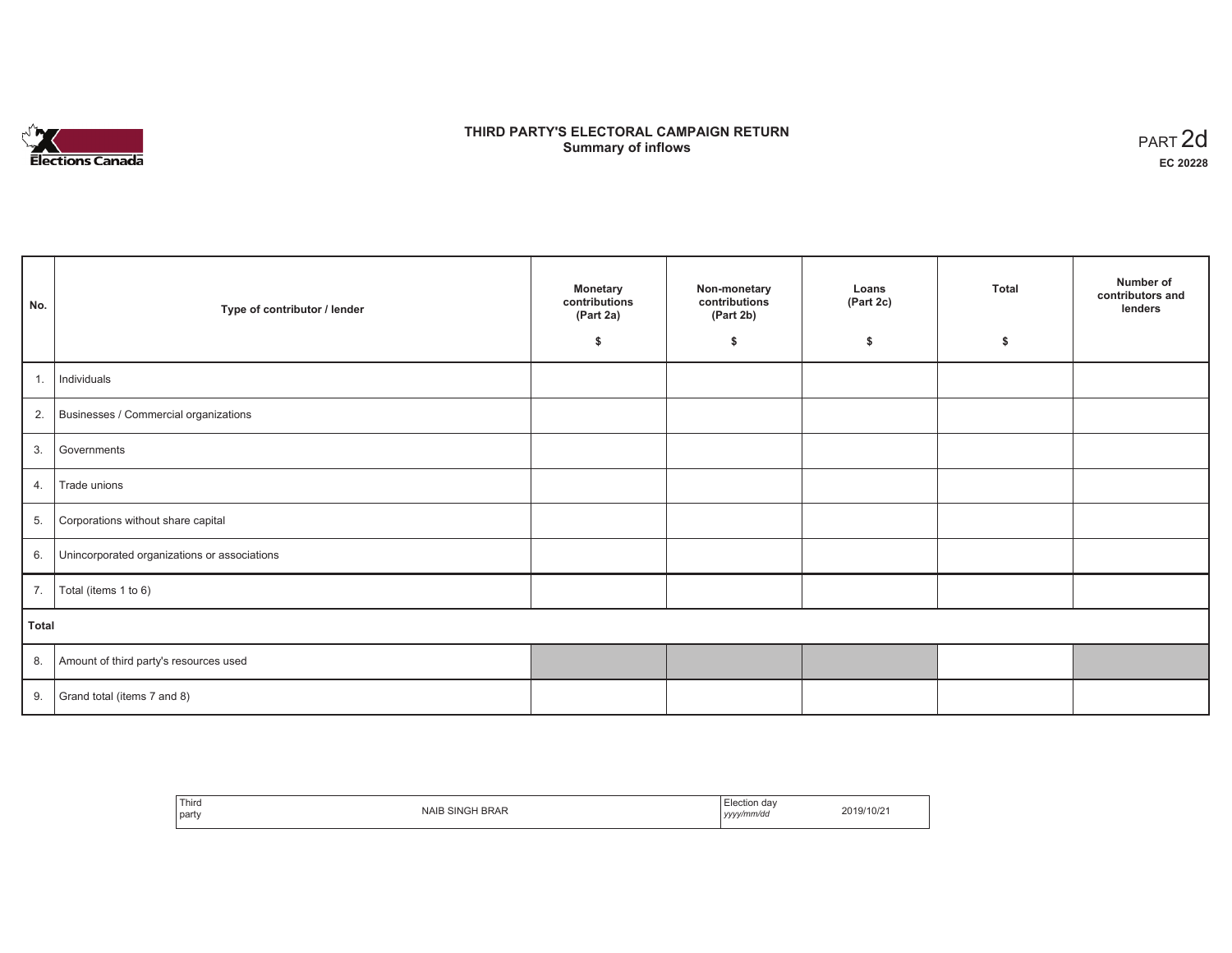

# **THIRD PARTY'S ELECTORAL CAMPAIGN RETURN Statement of expenses incurred for regulated activities that take place during the pre-election period**  *(Only applicable to a fixed-date general election)*

 $_{\sf PART}$ 3a **EC 20228**

For a list of expense types, expense categories and expense subcategories, refer to Annex II in the Instructions.

| No.            | Date<br>incurred<br>yyyy/mm/dd | <b>ED Code</b><br>(if applicable) | Supplier                           | <b>Expense type</b> | <b>Expense</b><br>category | Expense<br>subcategory | <b>Starting date</b><br>of activity,<br>advertisement<br>or survey<br>yyyy/mm/dd | <b>Ending date</b><br>of activity,<br>advertisement<br>or survey<br>yyyy/mm/dd | Place of activity or<br>advertisement        | <b>Expense amount</b><br>\$ |
|----------------|--------------------------------|-----------------------------------|------------------------------------|---------------------|----------------------------|------------------------|----------------------------------------------------------------------------------|--------------------------------------------------------------------------------|----------------------------------------------|-----------------------------|
|                | 2019/10/19                     |                                   | INDO CANADIAN VOICE COMMUNICATIONS | ADVERTISING         | PRINT MEDIA                |                        | 2019/10/19                                                                       | 2019/10/19                                                                     | <b>VOICE NEWSPAPER</b>                       | 344.40                      |
| $\overline{2}$ | 2019/10/18                     |                                   | IT MEDIA BROADCASTING              | ADVERTISING         | RADIO                      |                        | 2019/10/19                                                                       | 2019/10/20                                                                     | RJ1200 RADIO                                 | 1,365.00                    |
| 3              | 2019/10/17                     |                                   | SOUTH ASIAN BROADCASTING CORP INC  | ADVERTISING         | RADIO                      |                        | 2019/10/18                                                                       | 2019/10/20                                                                     | 93.1 RED FM RADIO                            | 2,415.00                    |
|                |                                |                                   |                                    |                     |                            |                        |                                                                                  |                                                                                |                                              |                             |
|                |                                |                                   |                                    |                     |                            |                        |                                                                                  |                                                                                |                                              |                             |
|                |                                |                                   |                                    |                     |                            |                        |                                                                                  |                                                                                |                                              |                             |
|                |                                |                                   |                                    |                     |                            |                        |                                                                                  |                                                                                |                                              |                             |
|                |                                |                                   |                                    |                     |                            |                        |                                                                                  |                                                                                |                                              |                             |
|                |                                |                                   |                                    |                     |                            |                        |                                                                                  |                                                                                |                                              |                             |
|                |                                |                                   |                                    |                     |                            |                        |                                                                                  |                                                                                |                                              |                             |
|                |                                |                                   |                                    |                     |                            |                        |                                                                                  |                                                                                |                                              |                             |
|                |                                |                                   |                                    |                     |                            |                        |                                                                                  |                                                                                |                                              |                             |
|                |                                |                                   |                                    |                     |                            |                        |                                                                                  |                                                                                |                                              |                             |
|                |                                |                                   |                                    |                     |                            |                        |                                                                                  |                                                                                |                                              |                             |
|                |                                |                                   |                                    |                     |                            |                        |                                                                                  |                                                                                |                                              |                             |
|                |                                |                                   |                                    |                     |                            |                        |                                                                                  |                                                                                |                                              |                             |
|                |                                |                                   |                                    |                     |                            |                        |                                                                                  |                                                                                |                                              |                             |
|                |                                |                                   |                                    |                     |                            |                        |                                                                                  |                                                                                | Totals carried forward from previous page \$ |                             |
|                |                                |                                   |                                    |                     |                            |                        |                                                                                  |                                                                                | Total \$                                     | 4,124.40                    |

| <sup>I</sup> Third<br>party | <b>NAIF</b><br><b>IBRAF</b> | າ ດຂ<br>2019/10/2<br>. <i>.</i> . | Page |
|-----------------------------|-----------------------------|-----------------------------------|------|
|-----------------------------|-----------------------------|-----------------------------------|------|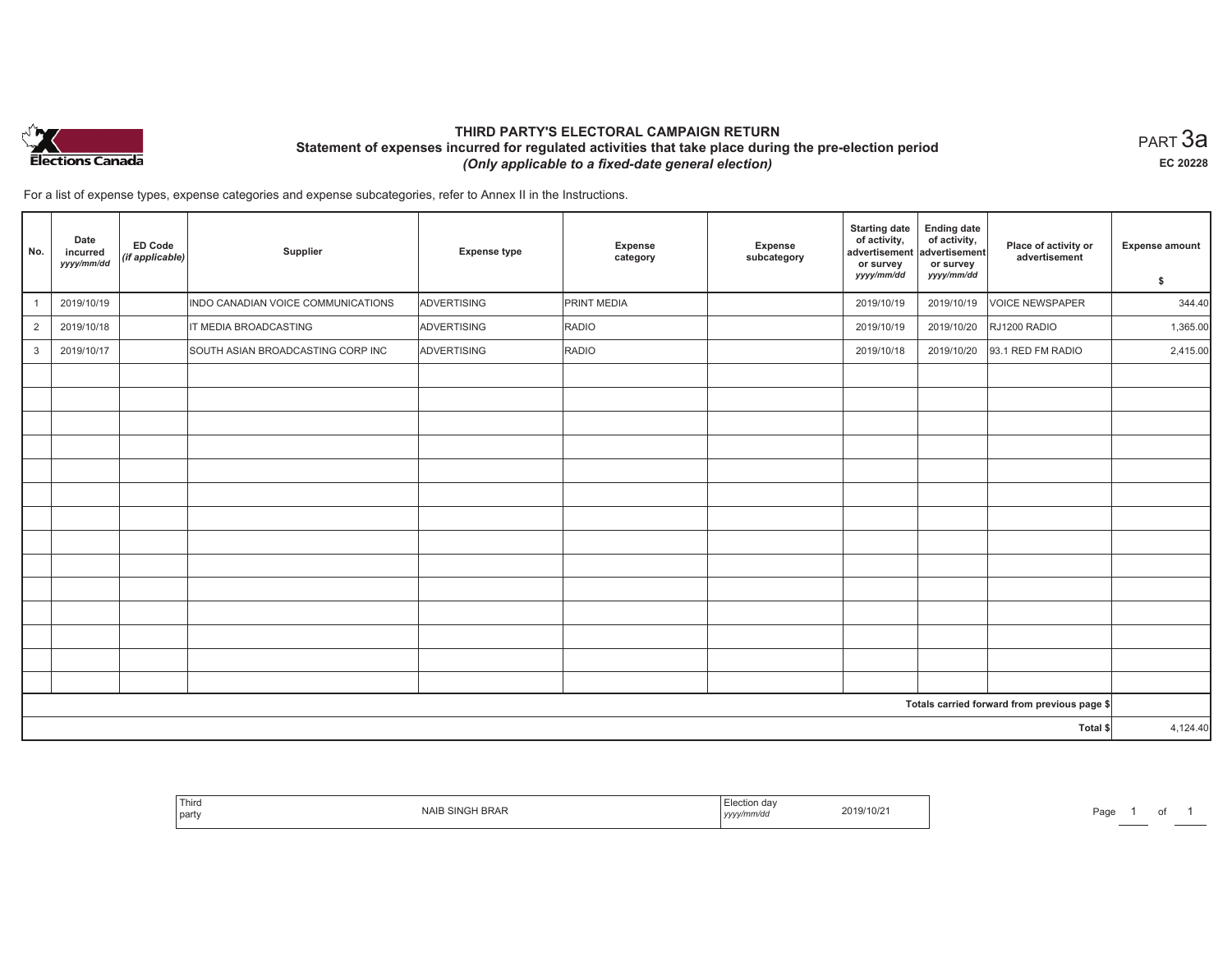

# **THIRD PARTY'S ELECTORAL CAMPAIGN RETURN Statement of expenses incurred for regulated activities that take place during the election period**<br>PART  $3\mathsf{b}$

**EC 20228**

1 of 1

For a list of expense types, expense categories and expense subcategories, refer to Annex II in the Instructions.

| No.                                          | Date<br>incurred<br>yyyy/mm/dd | ED Code<br>(if applicable) | Supplier | <b>Expense type</b> | Expense<br>category | Expense<br>subcategory | Starting date Ending date<br>of activity, of activity,<br>advertisement advertisement<br>or survey<br>yyyy/mm/dd | or survey<br>yyyy/mm/dd | Place of activity or<br>advertisement | Expense amount<br>\$ |
|----------------------------------------------|--------------------------------|----------------------------|----------|---------------------|---------------------|------------------------|------------------------------------------------------------------------------------------------------------------|-------------------------|---------------------------------------|----------------------|
|                                              |                                |                            |          |                     |                     |                        |                                                                                                                  |                         |                                       |                      |
|                                              |                                |                            |          |                     |                     |                        |                                                                                                                  |                         |                                       |                      |
|                                              |                                |                            |          |                     |                     |                        |                                                                                                                  |                         |                                       |                      |
|                                              |                                |                            |          |                     |                     |                        |                                                                                                                  |                         |                                       |                      |
|                                              |                                |                            |          |                     |                     |                        |                                                                                                                  |                         |                                       |                      |
|                                              |                                |                            |          |                     |                     |                        |                                                                                                                  |                         |                                       |                      |
|                                              |                                |                            |          |                     |                     |                        |                                                                                                                  |                         |                                       |                      |
|                                              |                                |                            |          |                     |                     |                        |                                                                                                                  |                         |                                       |                      |
|                                              |                                |                            |          |                     |                     |                        |                                                                                                                  |                         |                                       |                      |
|                                              |                                |                            |          |                     |                     |                        |                                                                                                                  |                         |                                       |                      |
|                                              |                                |                            |          |                     |                     |                        |                                                                                                                  |                         |                                       |                      |
|                                              |                                |                            |          |                     |                     |                        |                                                                                                                  |                         |                                       |                      |
|                                              |                                |                            |          |                     |                     |                        |                                                                                                                  |                         |                                       |                      |
|                                              |                                |                            |          |                     |                     |                        |                                                                                                                  |                         |                                       |                      |
|                                              |                                |                            |          |                     |                     |                        |                                                                                                                  |                         |                                       |                      |
|                                              |                                |                            |          |                     |                     |                        |                                                                                                                  |                         |                                       |                      |
|                                              |                                |                            |          |                     |                     |                        |                                                                                                                  |                         |                                       |                      |
| Totals carried forward from previous page \$ |                                |                            |          |                     |                     | 4,124.40               |                                                                                                                  |                         |                                       |                      |
| Total \$                                     |                                |                            |          |                     |                     | 4,124.40               |                                                                                                                  |                         |                                       |                      |

| Third<br>  party | SRAL<br>NAII | aa<br>люп<br>um/o.<br>,,,, | 2019/10/2 | Page |
|------------------|--------------|----------------------------|-----------|------|
|------------------|--------------|----------------------------|-----------|------|